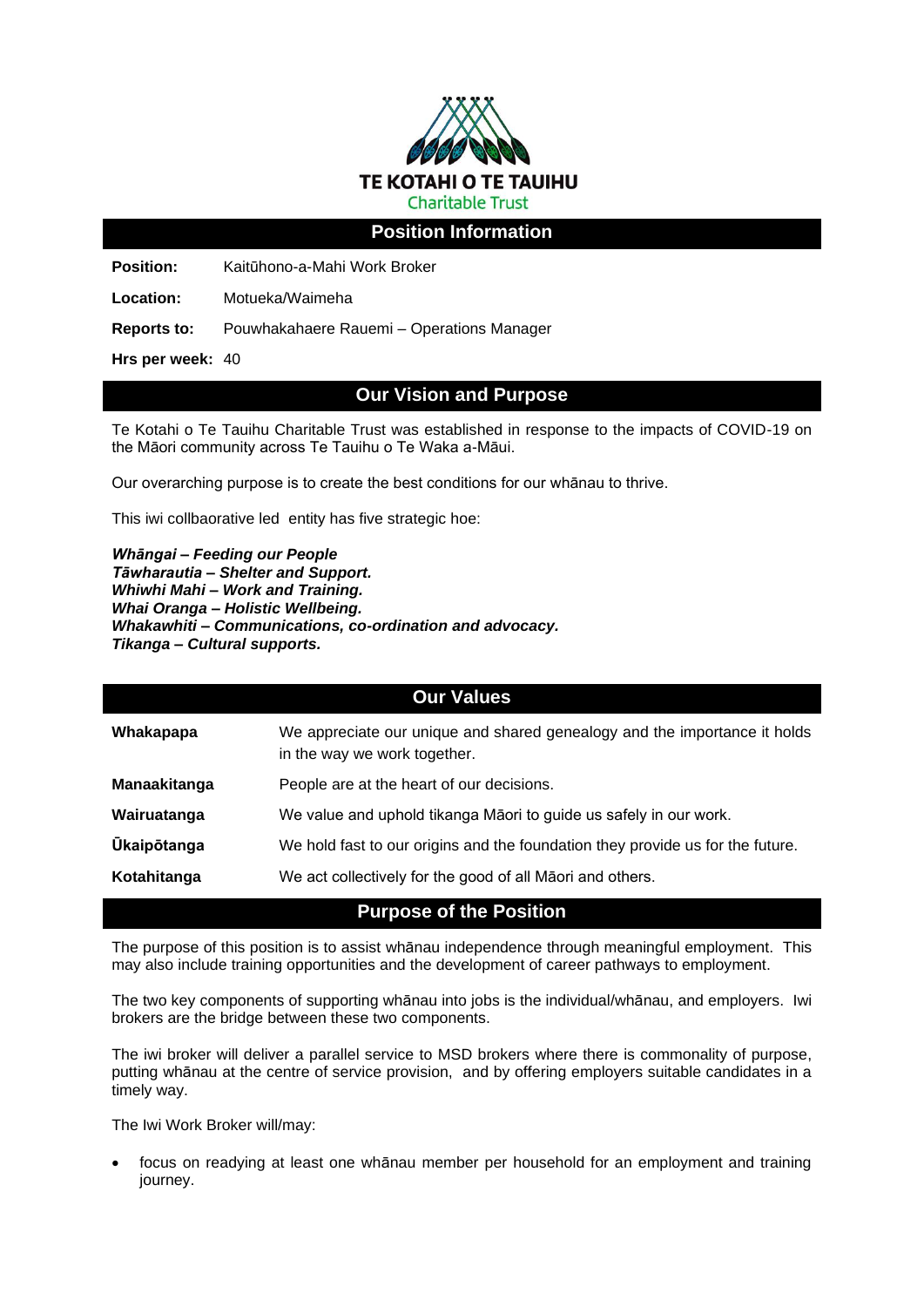

- meet whānau to assess their need and aspirations, in a setting that suits them.
- establish protocols to enable sharing of individual information so that there are no barriers to their referral to vacancies or work-readiness interventions.
- advise Work and Income of any whānau they are working with to avoid double ups and so appraise any work products they may be entitled to e.g. Transition to Work.
- implement a two-way referral process that will allow MSD to refer a whānau to the iwi broker. Conversely, the iwi broker may refer an individual to MSD to profile to an existing vacancy.
- approach employers that the whānau member has expressed an interest in working for, to explore employment opportunities.
- have a cache of job opportunities that by agreement with the employer, they may not necessarily refer to Work and Income for listing but actively manage with referrals from their own client pool independently of Work and Income.
- not approach employers to list vacancies on behalf of Work and Income but may refer the employer details to a Work and Income broker if they wish to list a vacancy.
- assist MSD to reach out to Māori employers / enterprise that are not already engaged with but wish to establish a relationship with MSD for the purpose of vacancy management and/or provision of products and services.
- refer individuals to vacancies listed with Work and Income but will not approach the employer independently with this referral, unless that has been agreed with Work and Income.
- work collaboratively with Work and Income brokers to facilitate Flexi-Wage or Mana in Mahi products.
- connect whānau to other iwi, Māori, community and mainstream services (upon whānau request) to address their wider need, if these needs are barriers to employment and wellbeing.
- meet regularly with the Work and Income direct link contact for the Iwi Broker.

## **Outcomes/Results we expect to achieve**

Whanau who might not otherwise engage with MSD services have improved access to meaningful work and/or training with support delivered in a kaupapa-Maori way resulting in:

- An increase in the number of Maori exiting benefit into sustainable employment
- An increase in the number of Maori exiting benefit into training
- Maori at risk of unemployment are supported into alternative employment and remain independent of benefit.
- Increased knowledge and uptake of wider MSD services or community supports to ensure whanau are well supported.

## **Key Relationships**

- Work and Income
- Ngā manawhenua o Te Tauihu o Te Waka-a-Māui
- Maataa Waka
- Ngā Marae o Te Tauihu o Te Waka-a-Māui
- Government agencies
- Local community organisations
- **Industries**
- Te Tauihu Intergenerational Strategy Governance Group
- The Economic Action Meeting (TEAM) Recovery Group for Marlborough
- Project Kokiri Recovery Group for Nelson/Tasman
- MSD Region's representative
- Other stakeholders, which would add value to this Kaupapa